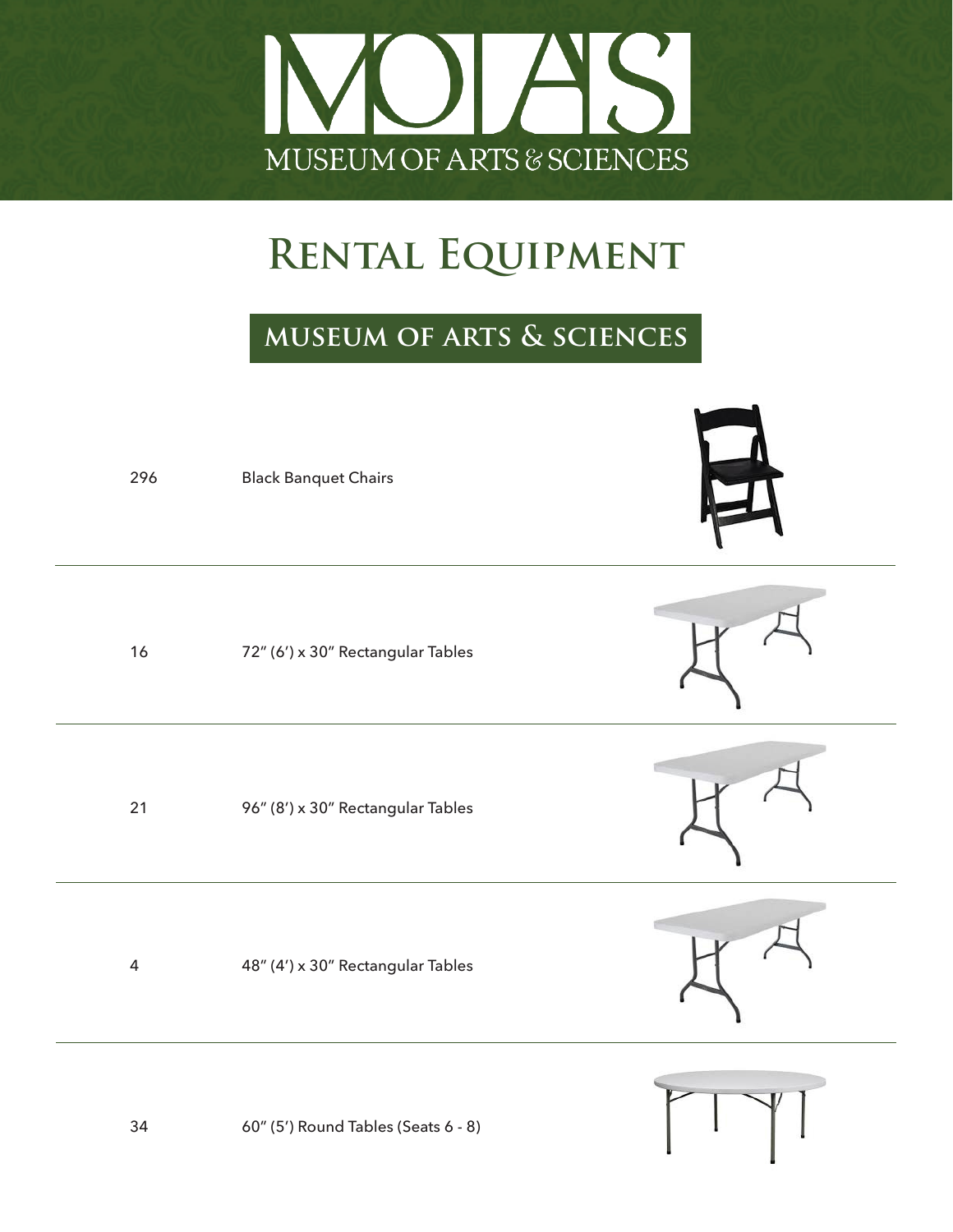

#### **museum of arts & sciences**

16 30" x 42" High-top Cocktail Tables

1 Projector/Screen

2 Grand Piano \$200 Fee Applied



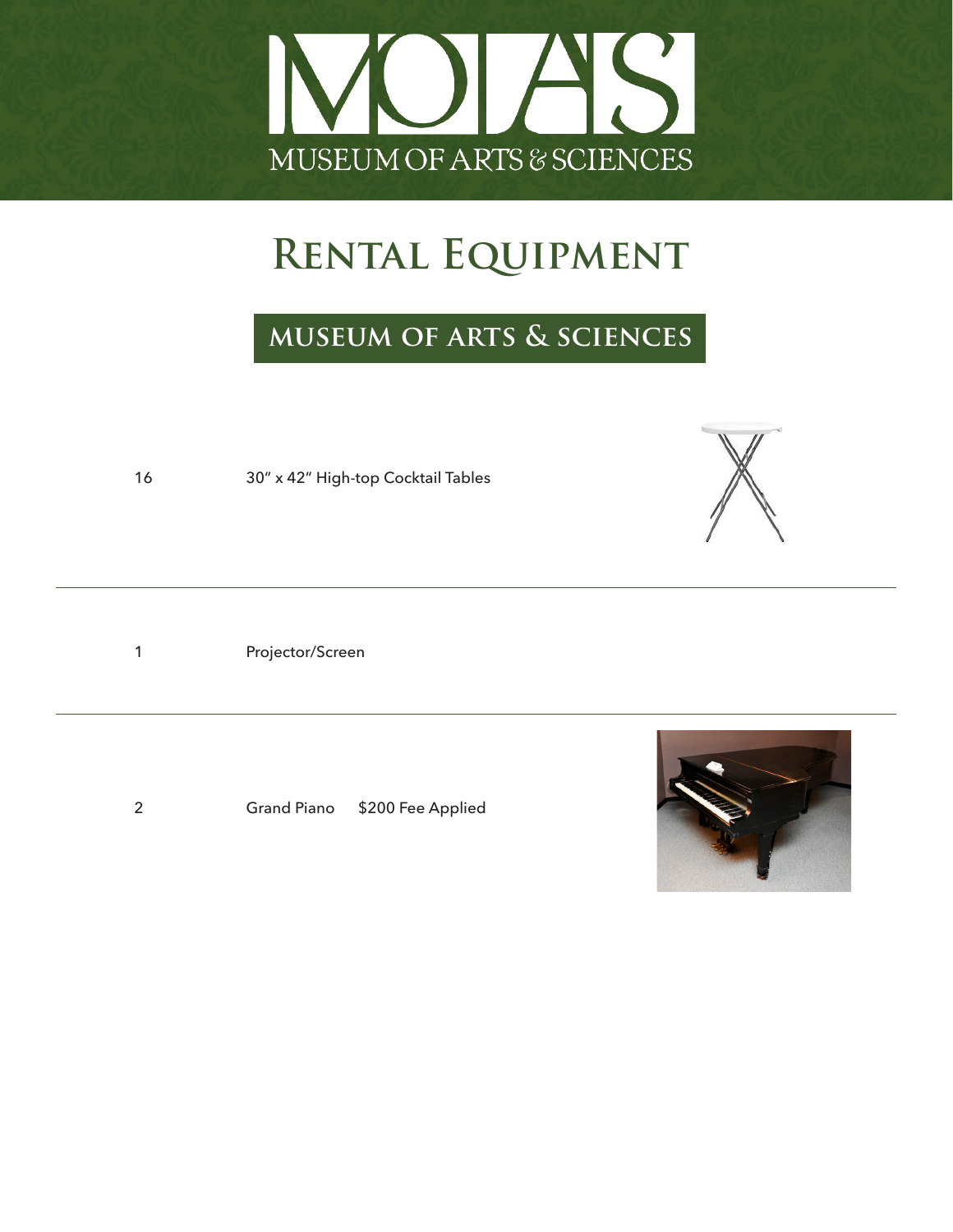

#### **Cici and Hyatt Brown Museum of Art**

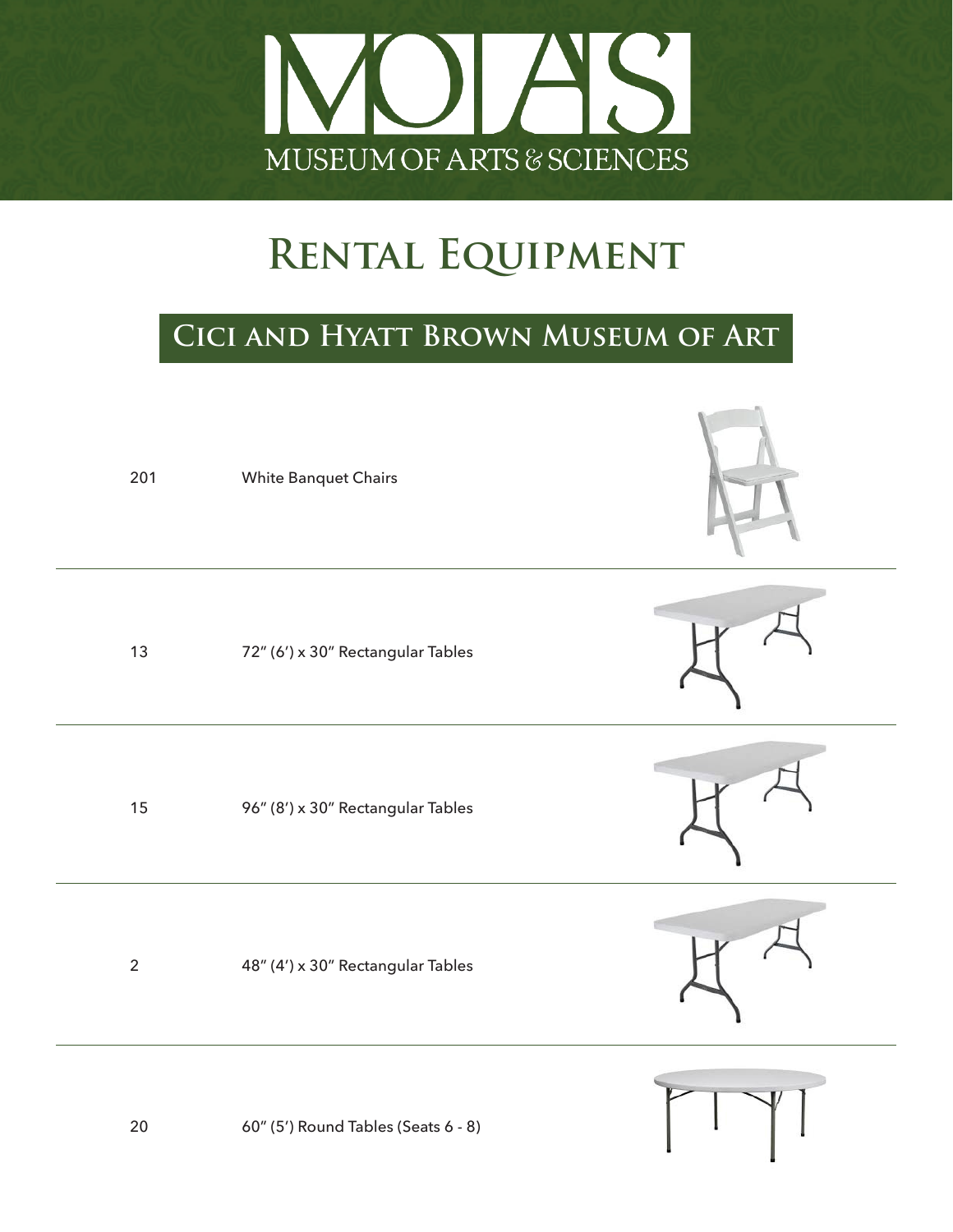

#### **Cici and Hyatt Brown Museum of Art**



5 Strands of Market Lights + Install \$400.00 Fee \*Only available in event space or courtyard

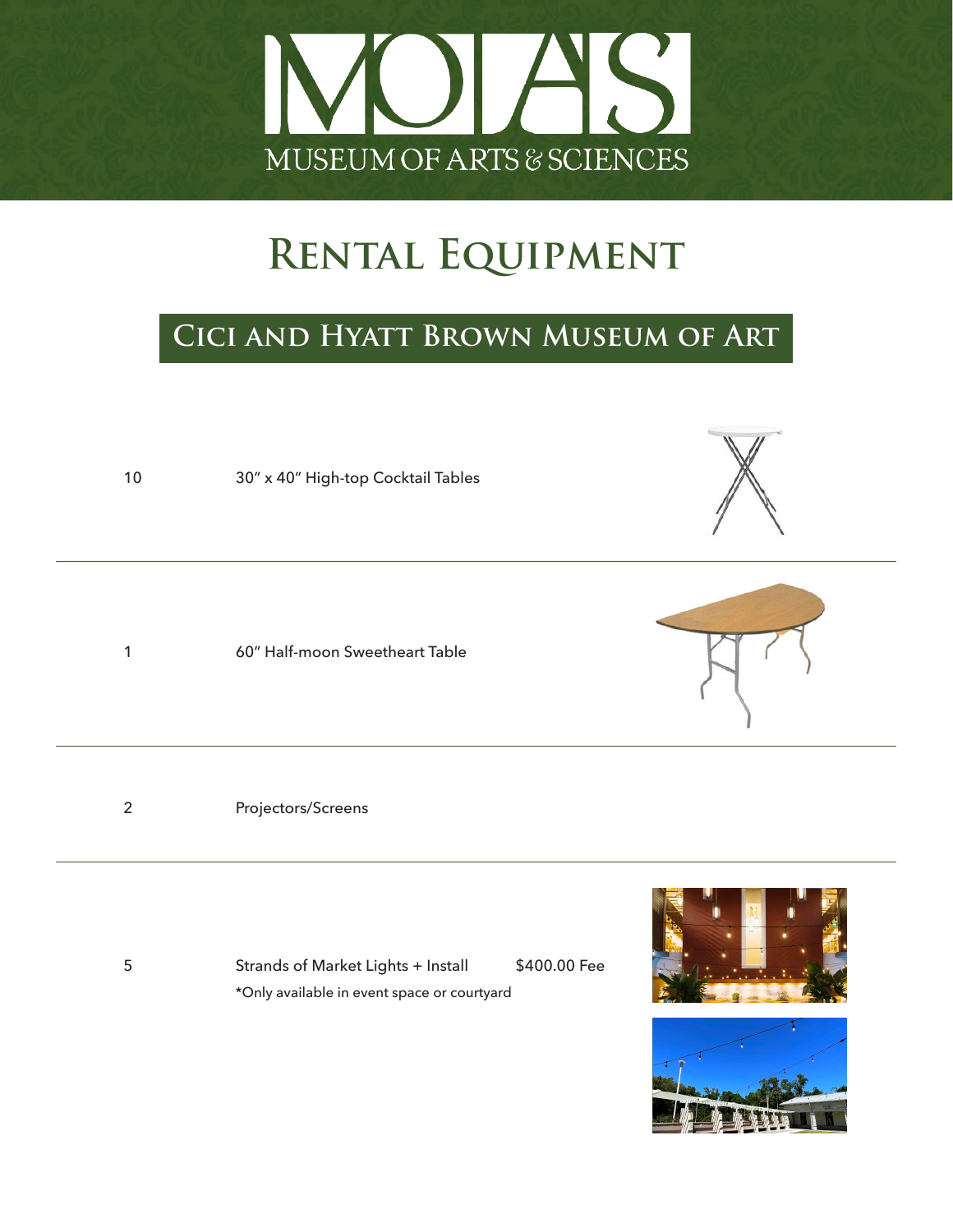

### **AV Equipment & Access**

Wi-Fi Access

2 Podiums with/without Wired Microphone

 Lavalier Microphones (Only available in the Auditorium & the Brown Museum)

 Handheld, Wireless Microphones (Only available in the Auditorium & the Brown Museum)





1 Portable Projector & Screen